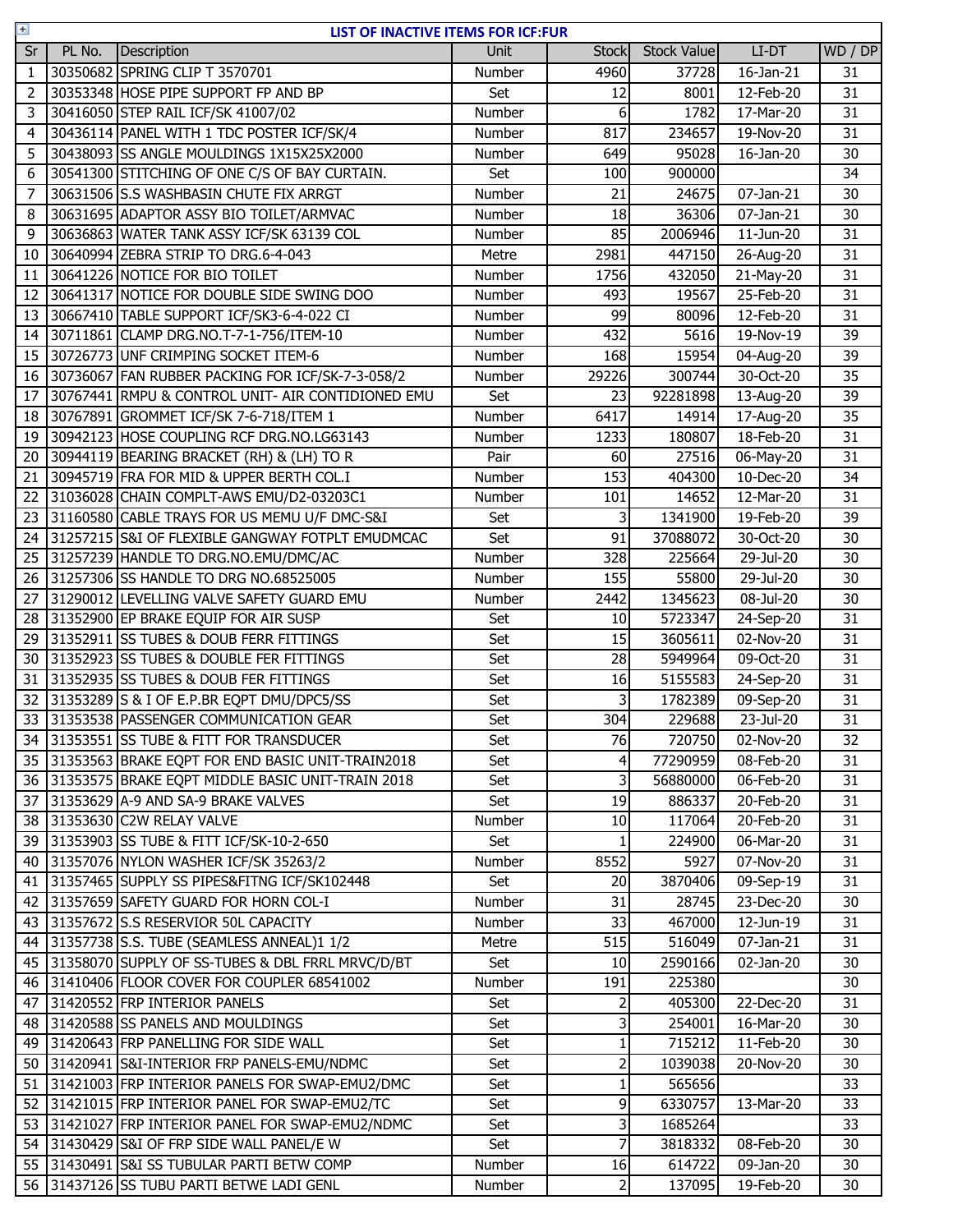| 57 | 31440381 S&I OF FRP SIDE, END WALL PART               | Set           | 6               | 2288021  |             | 30 |
|----|-------------------------------------------------------|---------------|-----------------|----------|-------------|----|
| 58 | 31440514 SUPPLY OF AC DUCT COMPLETE EMU               | Set           | 15              | 3456250  | 15-Oct-20   | 30 |
| 59 | 31440526 FRP PANELS FOR SIDE WALL, END                | Set           | 10              | 7363334  | 20-Oct-20   | 30 |
| 60 | 31440538 FRP PANELS FOR SIDE WALL, END                | Set           | $\overline{2}$  | 1410105  | 19-Oct-20   | 30 |
| 61 | 31440540 AC DUCT COMPLETE EMU/NDMC/AC                 | Set           | 18              | 2476359  | 07-Oct-20   | 30 |
| 62 | 31440617 S&I OF FRP PANEL IN ACEMU3PH D               | Set           | 8               | 5569940  | 12-Feb-20   | 30 |
| 63 | 31440666 S & I OF SHUNT CAB R/PANEL W/CW              | Set           | 6               | 913270   | 30-Oct-20   | 30 |
| 64 | 31440678 S&I-CAT WALK ARRGT-RMPU-COL-II               | Set           | 7               | 222224   | 25-Sep-20   | 31 |
| 65 | 31440691 S&I-CAT WALK ARRGT-HT-AREA E/DMC             | Set           | 31              | 729876   | $25-Sep-20$ | 31 |
| 66 | 31540569 BODY SIDE DOUBLE SEAL WIN ARRGT              | Number        | 631             | 22912595 | 29-Sep-20   | 30 |
| 67 | 31544198 SEALING RUBBER SPONG 5X15X3000               | Number        | 212             | 15158    | 28-Jul-20   | 38 |
| 68 | 31547059 FRP BODY SIDE WINDOW ARRGT.                  | Number        | 20              | 75899    | 05-Feb-20   | 30 |
| 69 | 31547151 WIN GLASS ARRANG POLY CARBONA SH             | Number        | 40              | 61667    | 13-Dec-19   | 30 |
| 70 | 31547424 BODY SIDE WINDOW ARRGT                       | Number        | 102             | 1702348  | 23-Jul-20   | 30 |
| 71 | 31560325 ELECTRICAL CUBICLE DOOR EMU/AC               | Number        | 57              | 1101056  | 18-Nov-20   | 30 |
| 72 | 31580749 S & I 1 SET BODY SLIDE DOOR                  | Number        | 98              | 10812867 | 07-Sep-19   | 30 |
| 73 | 31581043 SETOF SHIMFOR FIX SLIDDOOR ARRGT             | Set           | 110             | 343898   | 09-Dec-20   | 31 |
| 74 | 31616318 DRIVERS SEAT ICF/SR/DMU/DPC/E-61-008         | Number        | 16              | 140365   | 08-May-20   | 31 |
| 75 | 31617130 3 seater comp(single) for EMU/3ph            | Number        | 420             | 6494979  | 07-Oct-20   | 34 |
| 76 | 31617165 3 seater comp(double) for EMU/3ph            | Number        | 554             | 15630580 | 07-Oct-20   | 34 |
| 77 | 31617669 3 SEATER COMPLETE FOR 7 SEATER 1             | Number        | 14              | 215642   | 03-Mar-20   | 34 |
| 78 | 31618224 2-SEATER FOR MC-SIN-14061019-S&I             | Number        | 3               | 50086    | 05-Aug-20   | 34 |
| 79 | 31618236 3-SEATER FOR MC-SIN-14061020-S&I             | Number        | 11              | 200200   | 05-Aug-20   | 34 |
| 80 | 31618285 S&I OF 2 SEATER M COACH ACEMU/US             | Number        | 12              | 180662   | 07-Oct-20   | 34 |
| 81 | 31618297 S&I OF 3 SEATER DOUBLE -M COACH ACEMU/US     | Number        | 25              | 643147   | 07-Oct-20   | 34 |
| 82 | 31618352 S&I-C/S OF BIC SEATS MEMU/TC/US              | Set           | 10              | 4857238  | 02-Mar-20   | 34 |
| 83 | 31618390 S&I -BIC SEATS-DEMU/TC/V -1600HP             | Set           | 3               | 1530900  | 24-Sep-19   | 34 |
| 84 | 31618509 S&I OF 2 SEATER SINGLE FOR DMC               | Number        | 20              | 334400   | 01-Dec-20   | 34 |
| 85 | 31618522 S&I OF FRP 3 SEATER DBL FOR M/C              | Number        | 8               | 288544   | 01-Dec-20   | 34 |
| 86 | 31620668 LUGGAGE RACKS 3 - PHASE AIR CON              | Set           | 18              | 2047238  | 28-Nov-20   | 30 |
| 87 | 31620670 LUGGAGE RACKS 3 PHASE AIR CON                | Set           | 58              | 9677578  | 28-Nov-20   | 30 |
| 88 | 31620759 S&I OF AL.EXT.LUGG.RACK-MEMU/US/TC           | Set           | 30              | 9693000  | 07-Mar-20   | 30 |
| 89 | 31620760 S&I OF FIXING ARRGT OF BIC LUGG RACK.        | Number        | 28              | 618858   | 13-Sep-19   | 30 |
| 90 | 31630066 UNDER SLUNG WATER TANK WITH FRP              | Number        | $\overline{2}$  | 84253    | 18-Dec-20   | 30 |
|    | 91 31630250 1C/S OF COMP PIPE AND FITTING             | Set           | 107             | 737589   | 03-Aug-20   | 30 |
| 92 | 31643590 DOOR WAY HAND HOLDS DRG.DMU/TC/V             | Number        | 49              | 526599   | 17-Dec-18   | 30 |
| 93 | 31647455 NAME PLATE TO DRG.NO.                        | <b>Number</b> | 249             | 32680    | 08-Jul-20   | 31 |
| 94 | 31647467 D/W HAND HOLDS FOR AC AC EMU COL-II          | Set           | 16              | 827117   | 15-Oct-20   | 30 |
| 95 | 31647480 AIR DUCT FOR TRACTION MOTOR                  | Set           | 17              | 2801032  | 30-Sep-20   | 31 |
| 96 | 31647741 Notice for Cardio Pulmonary MRVC PH-II       | Number        | 1044            | 180989   | 24-Jul-20   | 31 |
| 97 | 31647984 D/W HAND HOLD AC AC EMU COL-III              | Set           | 8               | 419833   | 15-Oct-20   | 31 |
| 98 | 31648137 RETRACTABLE RIBBON ASSEMBLY                  | Number        | 18              | 52198    | 13-Nov-20   | 31 |
| 99 | 31648149 LONG HAND HOLD FOR MEMU US COL-1             | Set           | 30 <sup>°</sup> | 1405611  | 26-Feb-20   | 31 |
|    | 100 31648162 D/W HAND HOLD FOR MEMU US COL-1          | Set           | 19              | 2466793  | 26-Feb-20   | 31 |
|    | 101 31648174 D/W HAND HOLD FOR MEMU US COL-2          | Set           | 55              | 7211380  | 29-Feb-20   | 31 |
|    | 102 31648204 D/W H HOLD - AC ACEMU US COL-2           | Set           | 16              | 1634935  | 26-Dec-18   | 31 |
|    | 103 31648344 S&I SS HANDHOLD-ACEMU AC -COLIII         | Number        | 512             | 1410048  | 15-Oct-20   | 33 |
|    | 104 31711157 S&I OF U/F CABLE TRAYS IGBT/DEMU         | Set           | 10              | 1471570  | 08-Aug-19   | 39 |
|    | 105 31711406 CABLE TRAY FOR BHEL ACEMU NDMC - S&I     | Set           | 1               | 393915   | 29-Oct-20   | 39 |
|    | 106 31711418 CABLE TRAY FOR BHEL ACEMU TC2, TC4 -S&I  | Set           | 16              | 1079573  | 18-Sep-20   | 39 |
|    | 107 31716076 AWS-AUTOMATIC WARNING SYSTM SPN/213/2014 | Set           | 20              | 23532301 | 21-Sep-20   | 39 |
|    |                                                       |               |                 |          |             |    |
|    | 108 31759178 S&I ELECTRICAL CUBICLE SL DMU            | Number        | 1               | 129210   | 24-Aug-20   | 39 |
|    | 109 31760340 LED LIGHT FIT 4 FT DMU/DPC/SS/JK         | Number        | 55              | 247733   | 12-Feb-20   | 39 |
|    | 110 31760624 RMVU HIGH CAPACTY IN COACH SET FOR EMU   | Set           | 13              | 2975250  | 02-Jan-20   | 39 |
|    | 111 31760636 RMVU NORMAL IN COACH SET FOR EMU         | Set           | 12              | 3676896  | 20-Nov-18   | 39 |
|    | 112 31760648 CABLE TRAY FOR BHEL ACEMU DMC - S&I      | Set           | 3               | 1053483  | 23-Oct-20   | 39 |
|    | 113 31760650 CABLE TRAY FOR BHEL ACEMU TC1, TC3-S&I   | Set           | 10              | 749135   | 17-Sep-20   | 39 |
|    | 114 31760685 ROOF THROUGH BOX EMU/AC BHEL             | Number        | 96              | 136513   | 07-Aug-20   | 39 |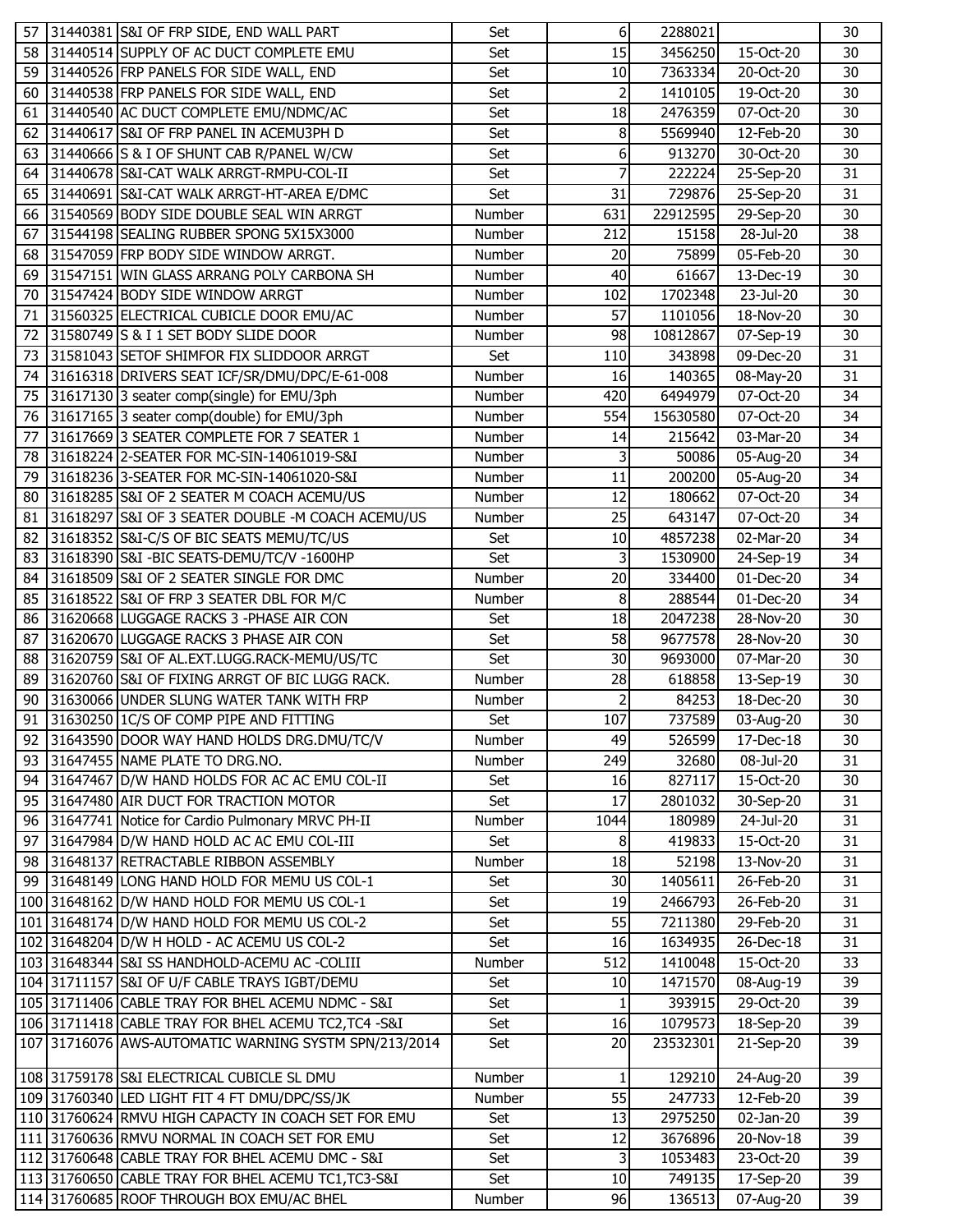|  | 115 31901773 S&I TRACTION MOTOR DUCT FIX                                                               | Set           | 10             | 200000             | 30-Sep-20                            | 31              |
|--|--------------------------------------------------------------------------------------------------------|---------------|----------------|--------------------|--------------------------------------|-----------------|
|  | 116 31901785 FRAMING ARRGT CYCLONIC FILTER                                                             | Number        | 24             | 371901             | 16-Sep-20                            | 31              |
|  | 117 31902509 SAFETY WIRE ROPE FOR TRAIN 2018                                                           | Number        | 1805           | 904841             | 27-Feb-20                            | 31              |
|  | 118 31908214 S&I SS H.T COMPART DOOR MRVC/M                                                            | Set           | 20             | 389270             | 21-Jan-20                            | 30              |
|  | 119 31908226 S&I SS H.T COMPART DOOR MRVC                                                              | Set           | $\overline{2}$ | 60949              | 12-Feb-20                            | 30              |
|  | 120 31908238 ROOF THROUGH BOX DRG.NO.ICF/MRVC                                                          | Number        | 4              | 5337               | 06-Feb-20                            | 39              |
|  | 121 31932009 FUEL TANK (3000 LTS) FOR DMU/DPC                                                          | Number        | 3              | 306550             | 05-Dec-19                            | 31              |
|  | 122 31981744 SUPPLY OF NOTICE FOR ALARM RESETTING                                                      | Number        | 397            | 3176               | 25-Jul-20                            | 31              |
|  | 123 33511391 DISC BRAKE EQUIPMENT FOR LSLRDUS                                                          | Set           | 2              | 6095095            | 05-Aug-20                            | 31              |
|  | 124 33512875 LHB BOGIE BRAKE WITH HAND BRAKE                                                           | Set           | 3              | 2280000            | $\overline{3}$ 1-Jul-20              | 31              |
|  | 125 33512899 SS TUBE & FITT ICF/SK-10-2-649                                                            | Set           | 2              | 507321             | 11-Sep-20                            | 31              |
|  | 126 33517990 BOGIE BRAKE EQPT LHB POWER CAR                                                            | Set           | $\mathbf{1}$   | 610000             | 31-Jul-20                            | 31              |
|  | 127 33535449 S, I & C MODIFIC IN LHB NONAC                                                             | Set           | 7              | 177030             | 14-Feb-20                            | 39              |
|  | 128 33539169 LAYOUT NOTICE(NON BRAILE)LWFCZAC                                                          | Set           | 12             | 46800              | 01-Sep-20                            | 31              |
|  | 129 33546848 S&I OF CONTINUOUS WINDOWIN LACCW                                                          | Set           | 5 <sup>1</sup> | 1554567            | $\overline{19}$ -May-20              | 30              |
|  | 130 33547208 FRP COVER-BERTH PILLAR LONG SIDE                                                          | Pair          | 4376           | 582537             | 13-Nov-20                            | 30              |
|  | 131 33550300 WATER TANK ASSLY (LH) 390 LITRES                                                          | Number        | 14             | 349531             | 17-Aug-20                            | 30              |
|  | 132 33554663 WATER TANK ASSEMBLY (RH)                                                                  | Number        | 17             | 419857             | 17-Aug-20                            | 30              |
|  | 133 33556623 COMP PANTRY EQP RCF/SPEC/LHB-EOG                                                          | Set           | 6              | 2018382            | 30-Jul-20                            | 34              |
|  | 134 33560031 Glass unit for fixed window-LHB                                                           | Number        | 145            | 209380             | 20-Mar-20                            | 30              |
|  | 135 33561849 FRP WINDOW COVER RCF DRG.LR54101                                                          | Number        | 67             | 78780              | 01-Sep-20                            | 30              |
|  | 136 33565788 LAV DOOR COMPLETE RH                                                                      | Number        | 35             | 474664             | 12-Dec-20                            | 30              |
|  | 137 33580522 BATTERY FUSE BOX NEGATIVE TO LW71002                                                      | Number        | 23             | 229970             | 18-Feb-20                            | 35              |
|  | 138 33590837 50MM THICK FIBRE GLASS WOOL                                                               | Square Metre  | 1963.2         | 592428             |                                      | 34              |
|  | 139 33594818 ROLLER BLIND ASSY FOR LWLRRM                                                              | Set           | 140            | 516864             | 24-Jul-20                            | 34              |
|  | 140 33600703 SPECIAL BOLT FOR LSCN SEAT                                                                | Number        | 10             | 1040               | 07-May-20                            | 32              |
|  | 141 33609949 FRP COVER FOR BERTH PILLAR                                                                | Number        | 29455          | 2724303            | 13-Nov-20                            | 30              |
|  | 142 33610964 STOPPER FOR ROOF WATER TANK LHB                                                           | Number        | 420            | 219078             | 21-Nov-20                            | 30              |
|  | 143 33626340 FRP DROP DOWN MOD TOILET/LWFCZAC                                                          | Set           | 1              | 472220             | 17-Nov-20                            | 30              |
|  |                                                                                                        |               |                |                    |                                      |                 |
|  |                                                                                                        |               |                |                    |                                      |                 |
|  | 144 33626832 S & I OF BEADING WITH VHB TAPE                                                            | Metre<br>Set  | 25308<br>35    | 2355384<br>8144001 | 18-Sep-20                            | 38<br>34        |
|  | 145 33635330 PANTRY EQUIPMENTS COMPOSITE EDTS139<br>146 33644858 SWITCH BOARD CABINET LSLRD            | Set           | 36             | 10693843           | 05-Jan-21                            | 35              |
|  | 147 33646090 ARRGT. OF TABLE MOUNTING-LWFCZAC                                                          | Set           | 33             | 476157             | 14-Aug-20                            | 31              |
|  |                                                                                                        | Set           | 21             | 204152             | $\overline{0}$ 1-Sep-20              | 31              |
|  | 148 33647768 LAYOUT OF NOTICES(BRAILE)LWFCZAC                                                          |               |                |                    | 01-Sep-20                            | $\overline{35}$ |
|  | 149 33648025 1 SET OF SS PIPE CLAMP AND BRACKET LSLRD<br>150 33690169 SHIM TO DRG.3 10113.0.76.095.075 | Set<br>Number | 282<br>497     | 78834              | 72782 06-Feb-20<br>18-Feb-20         | 35              |
|  | 151 33690390 BRACKET COMPLETE 3 10113.0.76.095.076                                                     | Number        | 212            | 107732             | 09-Mar-20                            | 35              |
|  | 152 33717357 FLANGED END FTG ELBW NW70-LWLRRM                                                          | Number        | 134            | 59886              | 21-Sep-20                            | 35              |
|  | 153 33719871 CABLE DUCT U/F & PIPE MOUNTING LSLRD                                                      | Set           | 55             | 3562969            | 07-Aug-20                            | 39              |
|  | 154 33760421 SWITCH PLATE ASSEMBLY FOR LWLRRMD                                                         | Number        | 40             | 104959             |                                      | 35              |
|  | 155 33769217 SET OF SW PLATE ASSLY LSLRD                                                               | Set           | 26             | 98800              | 28-Jul-20                            | 39              |
|  | 156 33830060 FLEET GRAPHIC FILM LWFCZAC                                                                | Set           | 9              | 1146909            | 21-Feb-20                            | 38              |
|  | 157 33982790 S&I OF FRP MOD TOI-LWFCWAC                                                                | Set           | 3              | 1449000            | 25-Sep-19                            | 33              |
|  | 158 33982855 S&I FRPPANEL SIDEWALL PANEL-LWFCWAC                                                       | Set           | $1\vert$       | 259300             | 17-Sep-20                            | 33              |
|  | 159 33996544 SET OF CEILING SHT ASSY FOR AC2T                                                          | Set           | 16             | 3751755            | 31-Jul-19                            | 30              |
|  | 160 40090061 CABLE 10 SQ MM WHITE 750V                                                                 | Metre         | 3003           | 348692             |                                      | 39              |
|  | 161 40090097 CABLE 16 SQ MM BLACK 750V                                                                 | Metre         | 2200           | 345252             | $\overline{15}$ -May-20<br>20-Jun-19 | 39              |
|  | 162 40090139 CABLE 25 SQ MM CHOCOLATE 1.8KV                                                            | Metre         | 8140           | 1970372            | 11-Feb-20                            | 39              |
|  | 163 40090164 CABLE 25 SQ MM BLUE 750V                                                                  | Metre         | 13019          | 3119213            | 02-Dec-20                            | 39              |
|  | 164 40090292 CABLE 10 SQ MM CHOCOLATE 750V                                                             | Metre         | 500            | 58063              | 12-Feb-20                            | 39              |
|  | 165 40090310 CABLE 50 SQ MM WHITE 750V                                                                 | Metre         | 695            | 342439             | 07-Mar-20                            | 39              |
|  | 166 41095819 UNSINTERED PTFE W-19 T-0.075 L-12MTR                                                      | Number        | 410            | 14754              | 17-Nov-20                            | 35              |
|  | 167 42319328 SPOUT TYPE CIRCULAR BOX 4 WAY DIA 25                                                      | Number        | 6393           | 79912              | 10-Mar-20                            | 35              |
|  | 168 42409111 U CRIMPING SOCKET W10/50 ICF/SK 72166                                                     | Number        | 3304           | 79962              | 18-Feb-20                            | 39              |
|  | 169 42409172 UNF CRIMPING SOCKET DRG.NO.ICF/SK-7-                                                      | Number        | 19119          | 48758              | 20-Feb-20                            | 39              |
|  | 170 45138813 MODULAR SWITCH SET FOR DEMU TCV                                                           | Set           | 11             | 12224              | 18-Sep-19                            | 35              |
|  | 171 45150679 UNF LED BASED NIGHT LIGHT W/O BERT IND L                                                  | Number        | 24             | 20134              | 28-Sep-20                            | 35              |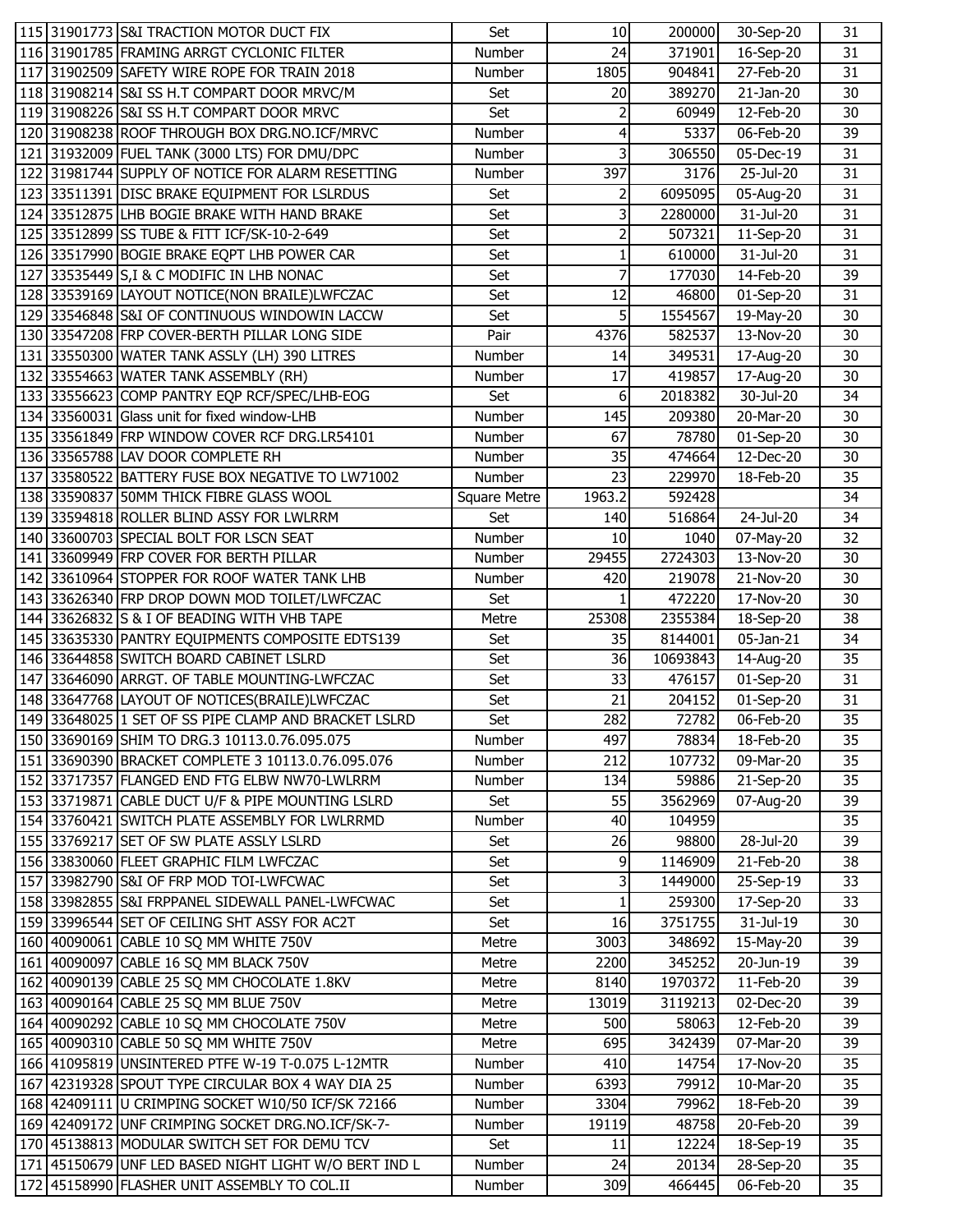|     | 173 45189213 RUBBER PACKNG FR FAN ICF/SK 7-3-058/ IT1                  | Number             | 9452           | 178900  | 08-Jan-21               | 35 |
|-----|------------------------------------------------------------------------|--------------------|----------------|---------|-------------------------|----|
|     | 174 45213010 ONE SET OF MODULAR SWITCHES CONSISTING                    | Set                | 44             | 47042   |                         | 35 |
|     | 175 45811003 SET OF LED INDICATOR AND TB ASSL                          | Set                | 450            | 163710  | 20-Jan-21               | 35 |
|     | 176 45978372 BENCH DRILLING MACHINE FOR DETC                           | Number             | $\overline{2}$ | 106445  | 18-Jan-20               | 39 |
|     | 177 62103064 SOCKET REDUCING 1 1/2X1 GALVD                             | Number             | 486            | 15067   | 19-Sep-20               | 38 |
|     | 178 62132933 BACK NUT HEX 15MM G IS1239/PTII                           | Number             | 4189           | 27731   | 08-Sep-20               | 38 |
|     | 179 62132957 BACK NUT HEX. 25 MM IS.1239 P II                          | Number             | 1256           | 18777   | 14-May-20               | 38 |
|     | 180 62132970 BACK NUT HEX 40MM G IS 1239/69 P                          | Number             | 4653           | 110686  | 14-May-20               | 38 |
|     | 181 62303119 BLACK TUBE 25MM DIA NOMINAL BOR                           | Metre              | 12             | 1740    |                         | 38 |
|     | 182 62331346 TUBE MS HFS 10 MM HEAVY IS 1239/                          | Metre              | 442.49         | 54349   | 06-Nov-20               | 38 |
|     | 183 70137109 DISC CENTRE DEPRESED 180X7X22.23                          | Number             | 566            | 38754   | 26-Aug-20               | 38 |
|     | 184 72020702 HOLE SAW CUTTER DIA 52MM                                  | Number             | 329            | 535619  | 07-Nov-20               | 38 |
|     | 185 72203328 DRILLS TWIST HSS PARALLELSHANK S                          | Number             | 142            | 18245   | 28-Sep-20               | 38 |
|     | 186 73031835 UNF HEX.HD.BOLT OF SIZE M6X12MM TO                        | Number             | 7160           | 8129    | 03-Feb-20               | 32 |
|     | 187 73043436 HEX HD BOLT M 14 X 60 -10.9                               | Number             | 5216           | 81839   | 02-Mar-20               | 32 |
|     | 188 73043448 HEX HD BOLT M 14 X 80 - 10.9                              | Number             | 3611           | 65359   | 02-Mar-20               | 32 |
|     | 189 73164100 SS WING NUT M6 TO IS:2636-72                              | Number             | 1278           | 9713    | 03-Feb-20               | 32 |
|     | 190 73321552 PINS SPLT COTTER MS 3.2X40MM G I                          | Number             | 862            | 237     | 07-Jul-20               | 32 |
|     | 191 73512072 UNF HEX HD SCREW M16X40 -8.8 ZINC                         | Kilograms          | 5              | 672     | 14-Jun-19               | 32 |
|     | 192 73520068 SCREW CHEESE HD AM3X12                                    | Kilograms          | 20.4           | 3876    | 22-Sep-20               | 32 |
|     | 193 73564102 UNF SS HEX SOCKET HD SCREW M8X16                          | Number             | 1780           | 8231    | 23-Oct-19               | 32 |
|     | 194 73572457 SCREW RSD HD ST4.8X32F-ZINC PTD                           | Number             | 103713         | 42404   | 11-Dec-20               | 32 |
|     | 195 73573401 UNF SS SLOTTED PAN HD TAP SCREW 4.8X13C                   | Number             | 16836          | 17147   | 16-May-20               | 32 |
|     | 196 73573449 UNF S.S RAISED CSK.HD.SCREW SIZE                          | Number             | 241938         | 311322  | 10-Aug-20               | 32 |
|     | 197 73574820 SCREW CSK HD ST 4.2X20-F ZINC PT                          | Number             | 58735          | 12866   | 18-May-20               | 32 |
|     | 198 73576189 UNF SLOTTED PAN HEAD TAPPING SCREW T                      | Number             | 2300           | 4600    | 03-Jan-18               | 32 |
|     | 199 73578459 CSK HEAD SCREW 4.2X25 C BRIT ZINC PLATED                  | Number             | 169032         | 45307   | 08-Sep-20               | 32 |
|     | 200 73579038 SCREW RSD HD ST 4.2X13-F ZINC PT                          | Number             | 23552          | 16486   | 08-Sep-20               | 32 |
|     | 201 73621870 SLO RSD CSK HD TAP SCREW 4.8X25                           | Number             | 42716          | 18286   | 01-Aug-20               | 32 |
|     | 202 73710489 UNF SPRING WASHER B18 STAINLESS STEE                      | Number             | 7921           | 16204   | 07-Jun-19               | 32 |
|     | 203 73751431 UNF SS MACHINE WASHER 17 A2                               | Number             | 2714           | 7180    | 28-Nov-20               | 32 |
|     | 204 73818367 HEXAGON HEAD BOLT - IS:1364 (PART 1)                      | Kilograms          | 470.34         | 50544   |                         | 32 |
|     | 205 73818392 HEX HD BOLT M 20 X 130 - 10.9 TO IS 1364                  | Number             | 12789          | 703395  | 10-Mar-20               | 32 |
|     | 206 73820910 WASHER, DIN EN ISO 7089-12-300 HV,                        | Number             | 12824          | 38344   | 02-Mar-20               | 32 |
|     | IFI FCTROPI ATFD                                                       |                    |                |         |                         |    |
|     | 207 73821020 WASHER, DIN ENISO 7089-14-300 HV,                         | Number             | 11744          | 64592   | 02-Mar-20               | 32 |
|     | <b>ELECTROPLATED</b>                                                   |                    |                |         |                         |    |
|     | 208 73821070 WASHER, DIN EN ISO 7089-16-300 HV,                        | Number             | 25888          | 113648  | 02-Mar-20               | 32 |
|     | <b>ELECTROPLATED</b>                                                   |                    |                |         |                         |    |
|     | 209 73821860 WASHER DIN EN ISO 7089-36-300 HV,<br><b>ELECTROPLATED</b> | Number             | 8574           | 217187  | 02-Mar-20               | 32 |
|     | 210 73824719 UNF ALU PLAIN WASHER SIZE A3.5                            | Number             | 7780           | 11670   | 25-Jul-20               | 32 |
|     | 211 73836539 RIVET LA CSK HD 3X20 MM IS 29                             | Kilograms          | 42.24          | 10051   | 28-Jan-20               | 32 |
|     | 212 73836606 FLAT CSK HD RIVET SIZE 4 X 16                             | Kilograms          | 51.336         | 12274   | 18-Nov-20               | 32 |
|     | 213 73844123 UNF SS CROSS RE CSK HD TAP SCRE 4.8X                      | Number             | 7679           | 11449   | 12-Aug-20               | 32 |
|     | 214 73856460 SS PREVAILING TORQUE NUT SIZE M16                         | Number             | 202            | 2937    | 04-Feb-20               | 32 |
|     | 215 73857830 UNF SS CROSS RE PAN HD TAP SC 3.5X16                      | Number             | 286089         | 114054  | 16-May-20               | 32 |
|     | 216 73991417 FS ALL STEEL LOCK NUT M 14-10                             | Number             | 3221           | 1403132 | 04-Mar-20               | 32 |
|     | 217 74492240 UNF TOWER BOLT 75MM TO SPECN.IS:204                       | Number             | 16             | 568     | 15-Dec-20               | 32 |
|     | 218 75328148 UNF RUBBER PACKING 3 X 30 X ROLL                          | Metre              | 7634           | 123531  | $\overline{14}$ -May-20 | 38 |
|     | 219 75402609 UNF FIBRE GLASS WOVEN CLOTH                               | Metre              | 22058          | 962948  | 29-Jan-21               | 34 |
|     | 220 77030140 S&A RAKE SET PAINT AC-AC EMU                              | Set                | 3              | 386097  | 30-Oct-20               | 38 |
| 221 | 77031027 UNF PAINT PU BLACK MATT                                       | Litre              | 924            | 172276  | 15-Sep-20               | 38 |
|     | 222 77032391 UNF PU PAINT MAT PEARL LIGHT GREY                         | Litre              | 200            | 39600   | 19-Jan-21               | 38 |
|     | 223 77034946 SUPPLY OF PAINTS FOR MUTP - D&D2                          | Set                | 11             | 677338  | 18-Feb-20               | 38 |
|     | 224 77036700 PAINT SYN ENAMEL PALE CREAM FIN                           | Litre              | 1216           | 128587  | 08-Sep-20               | 38 |
|     | 225 80010702 UNF OIL LUBRICATING ECOL 30                               | Litre              | 2520           | 307388  | 10-Nov-20               | 38 |
|     | 226 81040015 GAS ACETYLENE DISSOLVED                                   | <b>Cubic Metre</b> | 6              | 1418    | 22-Feb-20               | 38 |
|     | 227 83047943 DOCKET SHEET BROWN 37.5CM X 24.3CM                        | Number             | 1000           | 1050    | 12-Oct-20               | 38 |
|     |                                                                        |                    |                |         |                         |    |